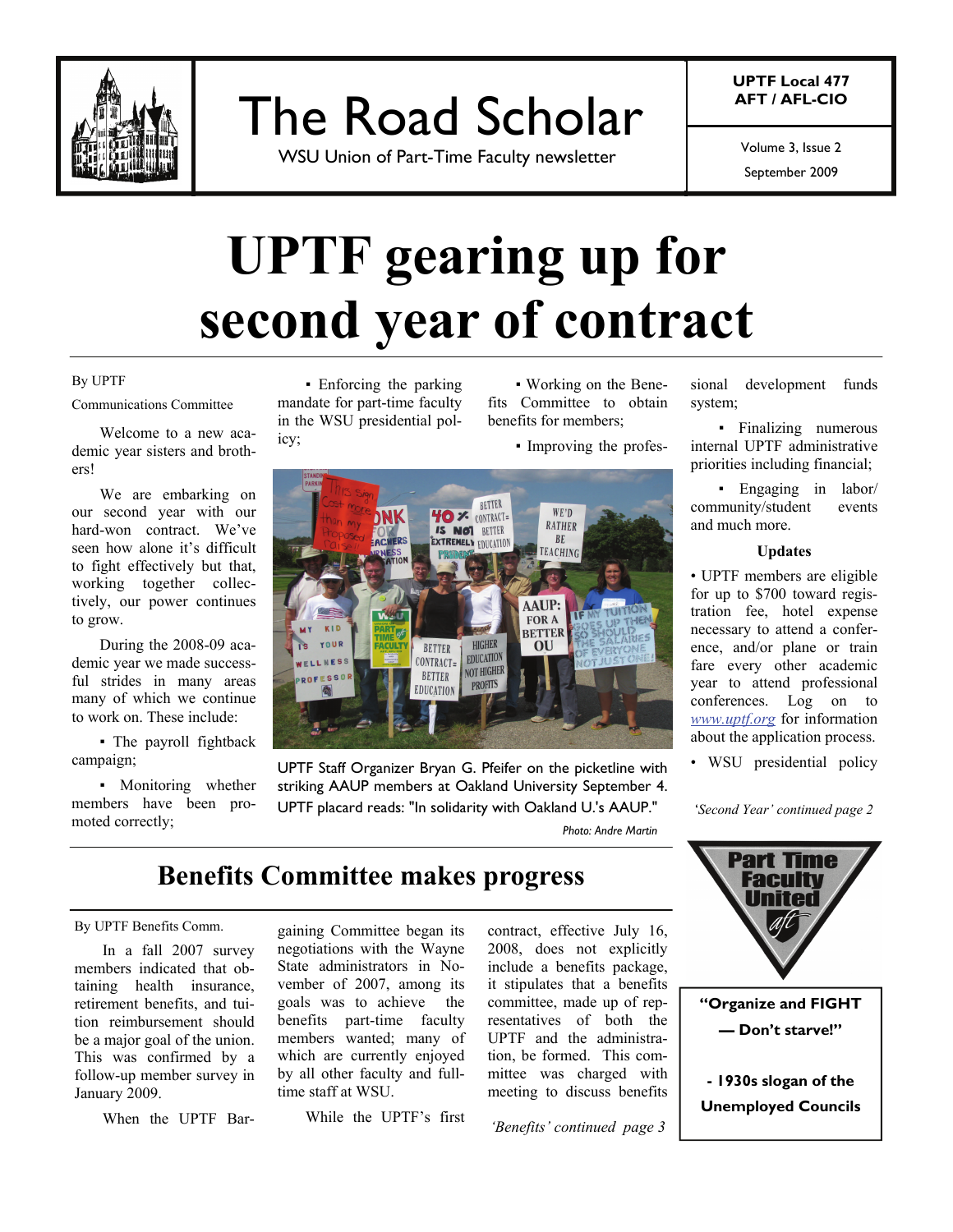## **Steward's Corner**

By Tom Anderson

Chief Steward / Vice President

 Going into the second year of the UPTF contract, we should take a moment to reflect on the achievements of the last year.

 We have a contract and the second annual raise in as many years will take effect in September. In the current recession, many of our members are losing their classes, but there are clear rules to follow and the job security provisions are making a difference.

 The Provost's office-with pressure from the UPTF-has also been enforcing the university's parking policy for parttime faculty since some units had gotten into the habit of ignoring the policy. Its enforcement is a welcome change.

 Third, we now have a Professional Development Program that will reimburse part-time faculty up to \$700.00 for conference attendance every other year. We have also been establishing stewards all over campus. We do not yet have enough and are again appealing for volunteers. **∆**

# **Union Council Upcoming Meetings**

- **Friday, September 25, 12 Noon** 
	- **Friday, October 9, 12 Noon**
	- **Friday, October 30, 12 Noon**

**All meetings held at the UPTF office** 

**All members are welcome** 

**In consultation with and on behalf of the membership, the Union Council directs the day-to-day operations of the union and implements members' decisions.** 

'*Second Year' continued from page 1*

states that part-time faculty will have parking paid for on the days we teach on the main campus. The proper funds should be deposited in your One Card account. Contact your departmental representative to verify compensation.

• At the time you sign your letter-of-offer your department is required to give you a dues allocation and membership form. You should fill these out immediately and return BOTH FORMS to your department or you can send them directly to the union office. These forms only need to be signed and submitted once.

#### **Upcoming goals /**

#### **activities**

 $\blacktriangleright$  In the upcoming 2009-10 academic year one of the top priorities for the union will be to build an ever stronger Stewards Council. Active volunteers are the lifeblood of a successful union.

 Our structure for the Stewards is by department. Stewards serve as the collective voice for UPTF members in their departments and ensure that issues are addressed. You don't need any experience to be a steward. All you need is a desire to learn and an urge to help. If you are interested please contact the union office. ►Another ongoing activity of the union is classroom visits to members across the WSU and satellite campuses. Fellow members visit each other to build relationships, distribute literature and to mobilize for un-

ion events. If you'd like to participate contact the union office. During these visits we also distribute UPTF travel mugs, pens and buttons which are also available at the office. Members are encouraged to wear your UPTF button frequently. All of this helps to build a UPTF presence on campus.

►The UPTF will be joining our sisters and brothers from other AFT Michigan affiliates at the Collective Bargaining and Contract Enforcement conference in Troy Saturday, September 26. There will be a series of allday workshops designed to enhance our skills at bargaining, building support for, and enforcing our contract. If you'd like to attend contact the union office. For more detailed information see: www.aftmichigan.org.

#### **Solidarity update**

All across the United States, part-time faculty are organizing for dignity, respect and justice. The AFT Michigan has been leading the way nationally with numerous successful organizing drives and first contract campaigns over the past few years. Just this spring and summer the Adjunct Faculty Organization (AFO) at Henry Ford Community College signed its first contract and the Union of Non-Tenure Faculty (UNTF) at Michigan State and the Professional Instructors Organization (PIO) at Western Michigan University voted in their new unions and are now embark-

'*Second Year' continued page 3*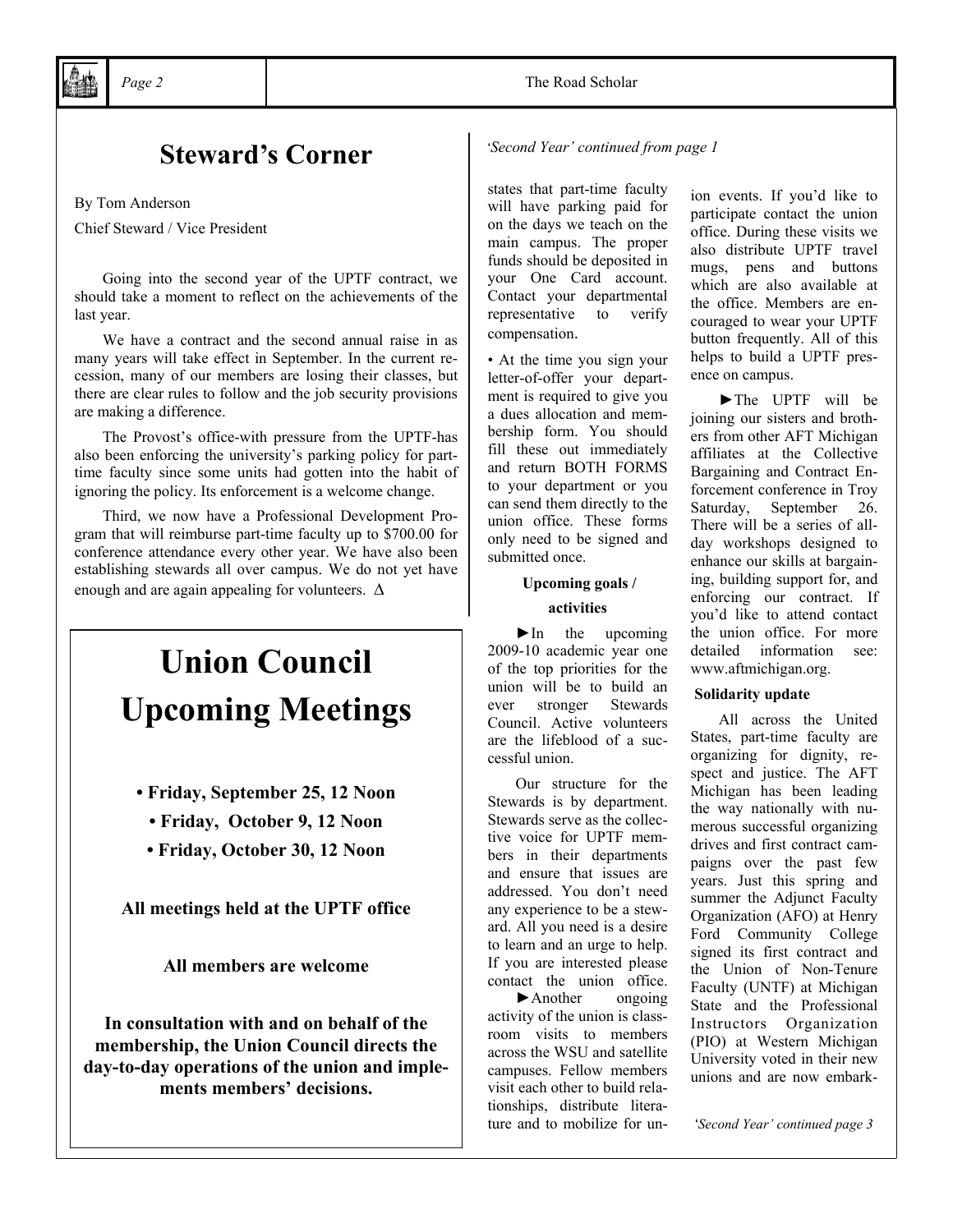*'Benefits' continued from page 1*

for part-time faculty at Wayne State and making a recommendation to Provost Nancy Barrett by summer 2009.

 The Benefits Committee met for the first time on November 7, 2008 and has met throughout the 2008-2009 academic year. The committee in August forwarded its benefits proposal to the Provost. Once the Provost and WSU President Jay Noren sign off on the committee's proposal, it will be in full force and effect and eligible members may access benefits. At the October 16 membership meeting there will be updates. ∆

'*Second Year' continued from page 2*

ing on first contract campaigns.

 The Graduate Employee Organizing Committee (GEOC) and the AAUP-AFT at Wayne State just signed new contracts and graduate employees at Central Michigan University voted in their union in May. All of these are affiliated with AFT Michigan.

 And in a major historic victory in our neighboring state of Wisconsin, Governor Jim Doyle signed that states' biennual budget in June. That budget includes a provision extending collective bargaining rights to more than 20,000 University of Wisconsin (UW) faculty, academic staff and research assistants. This victory, over 40 years in the making, was due to the mobilizing power of the AFT Wisconsin and its labor and community allies across the state and nationally.

∆† **Together, we win! ∆†** 

# **Rally in Sterling Heights**

**Protest Chrysler's plant closings ! Stop the devastation of our communities!** 

> **September 25, 2009 Rally starts at 2:30 p.m. Program starts at 3:30 p.m. In front of Chrysler's**

**Sterling Heights Assembly Plant** 

**3811 Van Dyke in Sterling Heights West Side of Van Dyke Avenue North of 16 mile road** 

**UAW Local 700 / 313-893-0300 / uaw1700.com** 

# **AFT Benefits**  *UPTF members are eligible*

Because the UPTF is affiliated with the AFT (American Federation of Teachers), UPTF members are eligible for the many member benefits offered by the AFT, including discounted insurance rates. For instance, the AFT offers a Limited Supplemental Medical Plan for \$62.35 per month for individual members. This plan has no deductibles and no preexisting condition limitations.

 Other AFT benefits include:

Discounted life insurance, long-term care insurance, car insurance, home insurance, and renters' insurance;

- Free 30-minute legal consultations;
- Free credit counseling;
- Health club discounts;
- Discounts on theme park admissions, car rental, and hotel rates

 To find out about all of the AFT benefits that you are entitled to, pick up an AFT Member Benefits booklet outside the UPTF office on the  $3<sup>rd</sup>$  floor of 5057 Woodward (the Maccabees building) or go to: www.aftbenefits.org ∆

*"I realize that if I wait until I am no longer afraid to act, write, speak, be, I'll be sending messages on a Ouija board, cryptic complaints from the other side."* 

*— Audre Lorde —* 

### **Union of Part-Time Faculty Local 477 AFT / AFL-CIO**

Staff Organizer: Bryan G. Pfeifer

5057 Woodward Ave., Suite 3303 Detroit, MI 48202 Phone: 313-832-7902 Email: uptfaft@gmail.com Website: www.uptf.org

UPTF Newsletter Volume Three, Number Two September 2009

An injury to one is an injury to all!